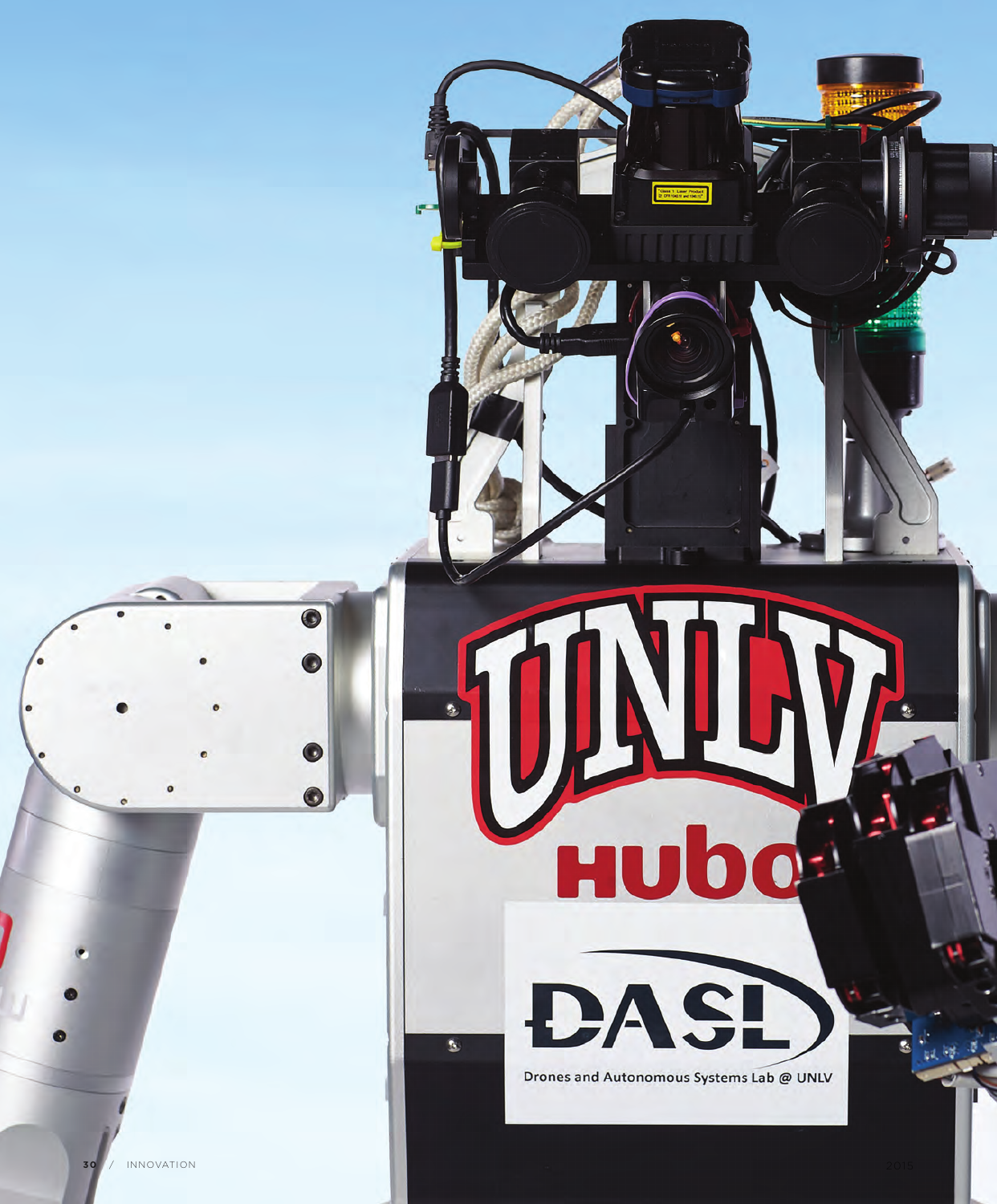## Face of the<br>11t11re

The creations of Paul Oh, technologist and visionary, are in the vanguard of a robotics revolution.

> BY MEGAN DOWNS PHOTOGRAPHY AARON MAYES

**HE CALLS IT "ROBOLAND," HIS VISION OF AN AUTOMATED** systems paradise meant to inspire the inner engineer in us all.

"It will be educational, like the Smithsonian. It will have some rides, like Universal Studios, so families can get their kids excited about science and engineering. And it will be the place to unveil robotics technology, like Las Vegas' famed Consumer Electronics Show, where people come from all over the world to see tomorrow's electronics. We can do the same for robotics."

Welcome to the restless and creative mind of Paul Oh, robot-builder extraordinaire and the recently named Lincy Professor for Unmanned Aerial Systems at UNLV. Oh says he came to Las Vegas because Nevada is poised to become the nation's premier destination for all manner of "unmanned systems" — robotic machines that have potential to become stronger and faster than their human creators.

But don't book your Roboland vacation just yet. Though Oh contends that it would be a perfect fit for Las Vegas, he acknowledges that at this point it's just a dream. In the meantime, however, opportunities to build Nevada's robotic future abound, he says.

For example, he cites Nevada's designation as one of six states with Federal Aviation Administration authorization to test unmanned aerial devices for the commercial market. And earlier this year, a UNLV team led by Oh scored a top-10 finish in the Defense Advanced Research Projects Agency (DARPA) Robotics Challenge Finals, the world's premier showcase for state-of-the-art robots. Among the participants were the international engineering heavyweights Carnegie Mellon, MIT, and NASA.

Oh arrived at UNLV last July by way of Drexel University in Philadelphia, bringing with him more than  $s_1$  million in federally  $\rightarrow$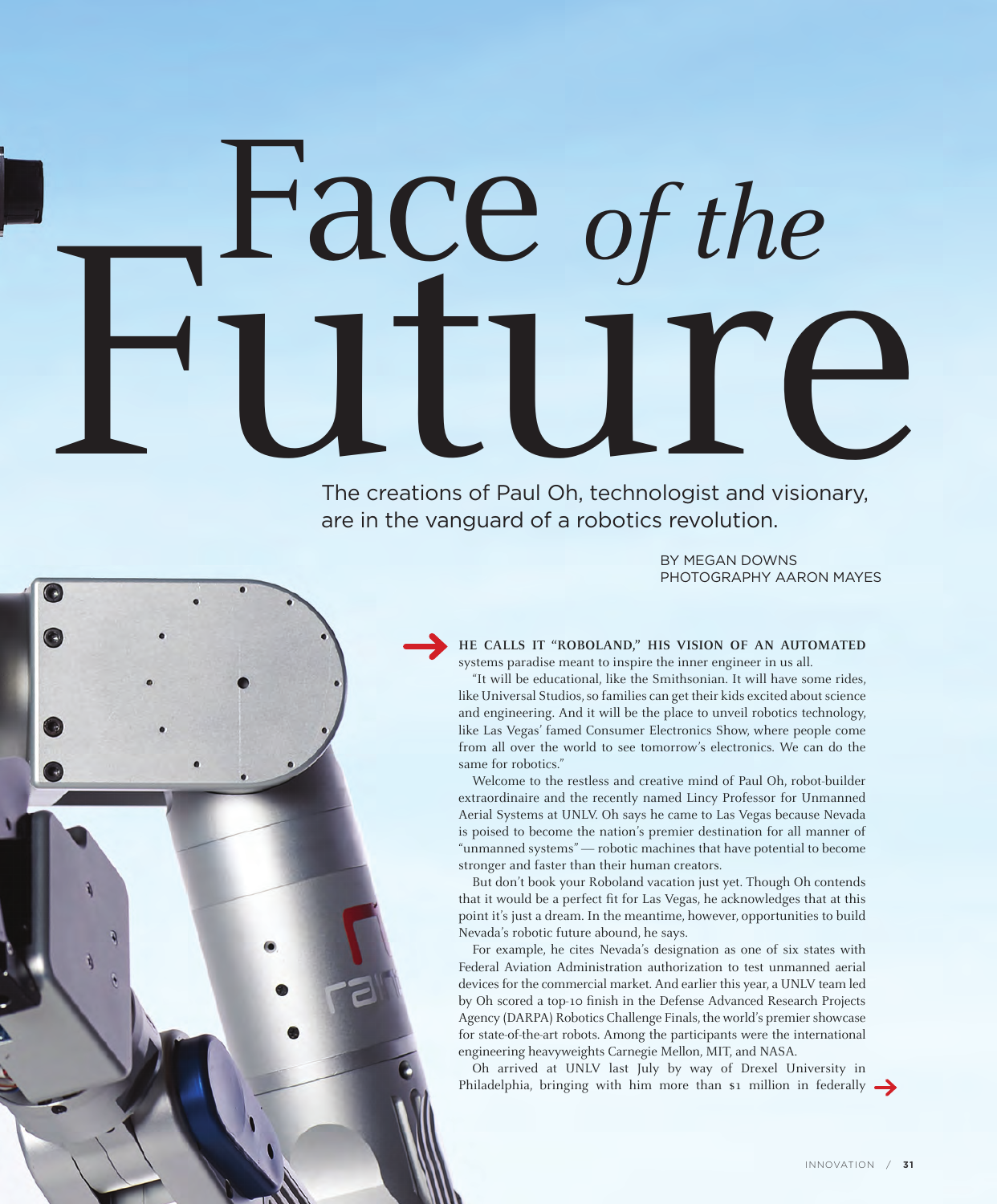funded research grants. Previous to that, he served as a program director for robotics at the National Science Foundation, where he managed a portfolio that supported almost all nonmilitary university robotics research in the U.S. He has also served as a fellow for Boeing, the Office of Naval Research, and the NASA's Jet Propulsion Lab at CalTech.

Among Oh's first tasks at UNLV was to establish the Drones and Autonomous Systems Lab (DASL), where he and his team fine-tuned the robot "Metal Rebel" that would participate in the DARPA Robotics Challenge (DRC) Finals.

The DRC was designed to catalyze humanrobot systems development with the goal of helping emergency personnel respond to natural and man-made disasters. According to the DRC website, "teams from some of the most advanced robotics research and development organizations in the world are designing hardware, software, sensors, and human-machine control interfaces to be tested in a series of tasks selected by DARPA for their broad relevance to disaster response operations."

Oh brought two talented roboticists with him from Drexel, postdoctoral researchers Kiwon Sohn and Youngbum Jun, both of whom took lead roles in the DARPA challenge and have served as co-authors on the numerous research publications that have emerged from it. Graduate student Paresh Brahmbatt, another Drexel transplant who serves as the DASL lab manager, also played

a key role. Other team members include graduate and undergraduate students from UNLV, along with a professor and a handful of students from Kookmin University in Seoul, South Korea.

The DARPA challenge, Oh says, was about more than just helping a robot lumber around an obstacle course. The goal was to use the challenge to motivate

lab team members to conduct research and to develop projects in an unconventional way, eschewing typical procedures in pursuit of more radical ideas. Oh believes it's a great way to fuel excitement in the laboratory.

Paul Oh worked to finetune the robot that would participate in the DARPA Robotics Challenge Finals.

"Over the next two to five years, I want our robotics lab to dazzle," he says. "Whether it's with drones, vehicles, or legged-robots, we feel we could really make an impact by partnering with business. It's part of putting Southern Nevada on the map in the robotics world."

The team has already published 24 papers emanating from their findings during the DARPA challenge preparations, more than any other participating team.

Many of these published findings focus on how to program and control robots in an environment with "degraded" communications, the type of situation that might ensue following a natural or man-made



catastrophe. At the DARPA challenge, robots in such environments are tasked with driving a car, opening a door, turning a valve, removing debris, and climbing stairs. The team's eighth-place finish was a testament to the research heft of the team, Oh says, but he is interested in pushing the team harder.

 "It's nice to say that we are in the top eight in the world, but sometimes it's about getting the job done," Oh says. "The bottom line is that we are developing ideas for companies that are looking for practical, realworld solutions. The important thing now is communicating the results to potential end-users in industry."

One sign of real-world success was that Metal Rebel emerged as the DARPA challenge's fastest motorist, completing the driving task in less than one minute. The result was particularly impressive given that many of the 24 teams' robots didn't even attempt to drive.

This accomplishment has led Oh to believe that he and his team now have a leg up on the competition when it comes to researching the capabilities of robots behind the wheel. He credits his team's superior results to their unique approach to the "robots driving" problem. Many